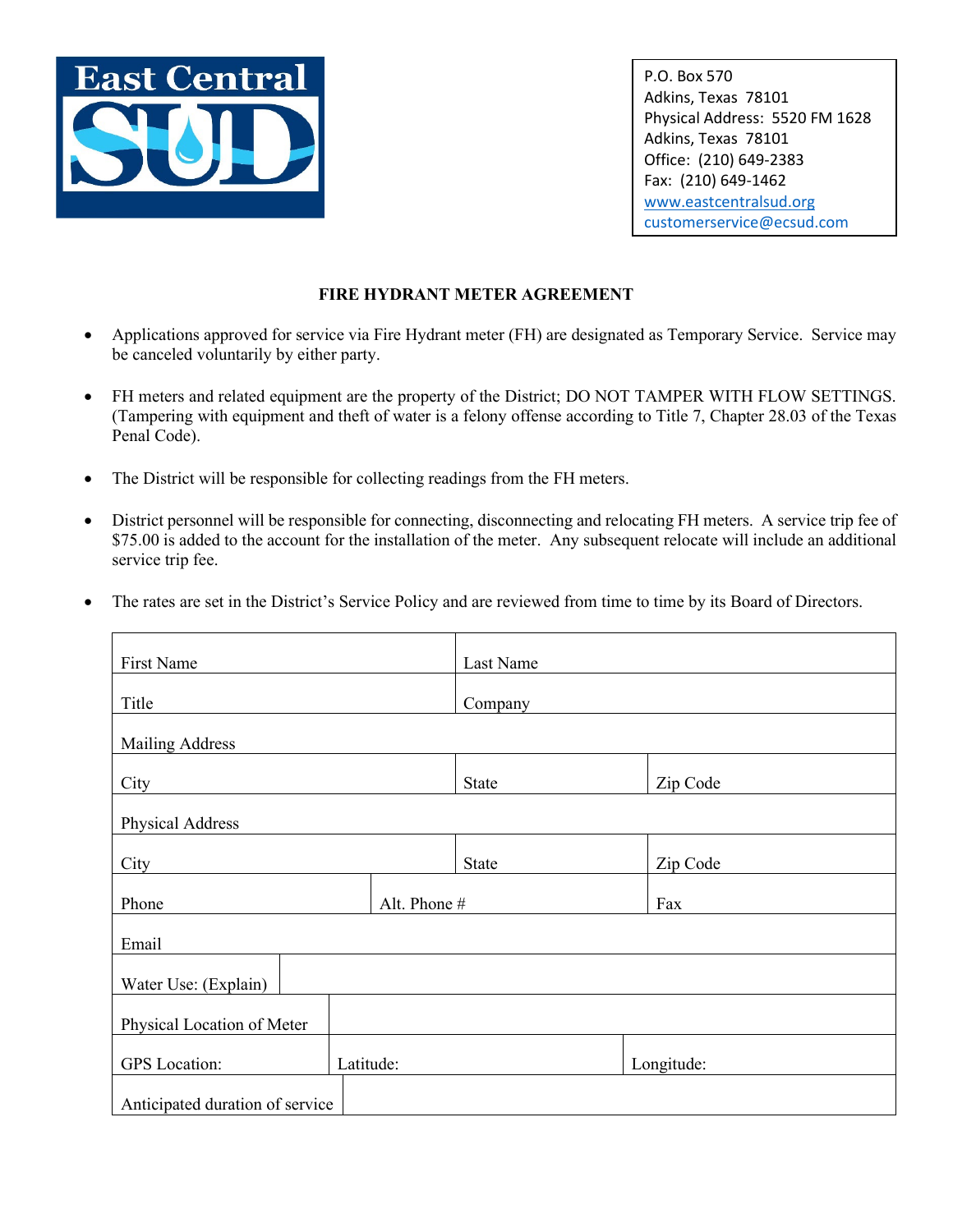## **TERMS AND CONDITIONS**

1. Customer shall use ECSUD fire hydrant meters only on fire hydrants owned and operated by ECSUD and/or connected to the ECSUD distribution system.

2. Obtain written approval from ECSUD to withdraw water from an ECSUD fire hydrant for any purpose other than as authorized by this agreement.

3. Be responsible for the safekeeping of the meter, valve and connections. Applicant shall be liable for the loss or any damage sustained to the meter, valve or connections during its period of use.

4. Comply with backflow protection requirements for all water hauling equipment and/or potable water mixing tanks as listed in "Backflow Prevention Methods".

5. Provide current information to ECSUD as to water, fire hydrant, and meter use and locations of use. Provide current address and contact information for applicant.

6. Use water withdrawn from a fire hydrant only for the purpose described in this agreement.

7. Open or close a fire hydrant with a special fire hydrant wrench that is designed and manufactured for that purpose.

8. Open a fire hydrant slowly to a fully open position and use a fire hydrant only in a fully open position.

9. Close a fire hydrant slowly to a completely closed position when not in use.

10. Customer shall ensure that there is no water leaking from the meter or other related equipment used with the meter.

11. Customer shall not withdraw water from a fire hydrant for subsequent resale.

12. Customer shall not place a ECSUD fire hydrant meter on any fire hydrant that is NOT in a public service area of the East Central Special Utility District's system.

13. Customer shall pay the rates and fees set forth herein as well as any applicable security deposit(s). Rates, fees and security deposit are subject to change at any time. All Security deposit and any bill must be paid by check, cash or money order. Bills will be rendered monthly and payments will be due in accordance with existing ECSUD practices. A 5% penalty amount will be due and charged after 15 days from the payment due date. In the event of non-payment of any bill by the Customer, ECSUD may suspend or terminate service and the Applicant shall not be able to contract for any additional meters until all arrears, including applicable fines, from the current contract have been satisfied.

14. ECSUD may disconnect and confiscate the meter or any other related equipment at any time or interrupt service should it determine that Applicant has not complied with the terms of this agreement or that operation of a fire hydrant, meter or other related equipment constitutes a threat to public health or safety, the environment, the operation of the public water system, or contamination of the water supply.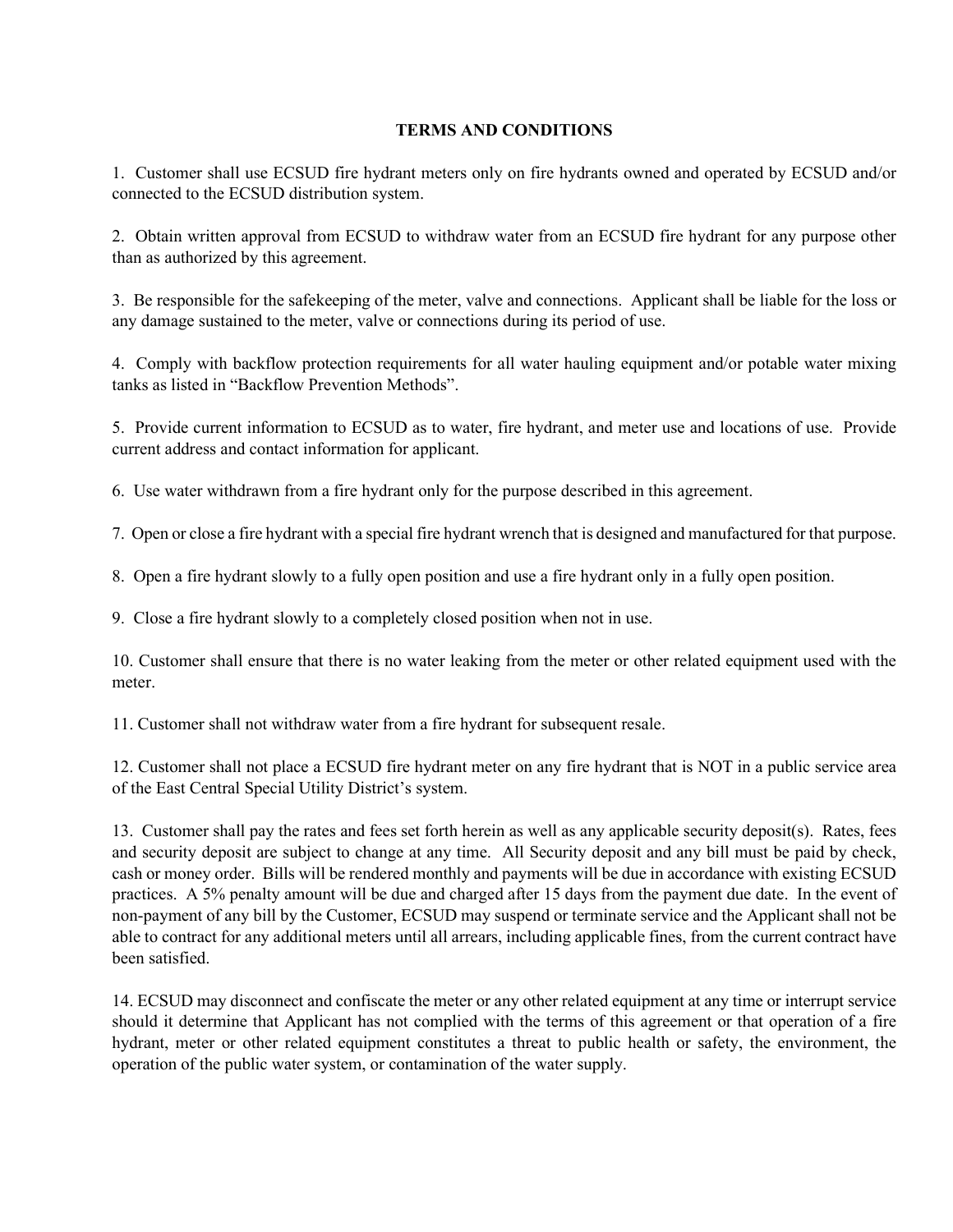### **BACKFLOW PREVENTION METHODS**

The customer shall provide one of the approved methods for backflow protection described below and as further illustrated in the attached drawings marked as figures A through D. The customer shall also consult the ECSUD list of approved assemblies and installation guidelines.

1. Air gap separation provided by a metallic pipe permanently installed on the water transporting vehicle will serve as a fill line and also include a hose connection to the potable water outlet. Note figure A.

2. Air gap separation installed on the outlet side of the fire hydrant meter. Note figure B.

3. Reduced Pressure Principle (R/P) backflow prevention assembly installed at the fire hydrant meter. Note figure C.

4. Reduced Pressure Principle (R/P) backflow prevention assembly permanently installed on the watertransporting vehicle. Note figure D.